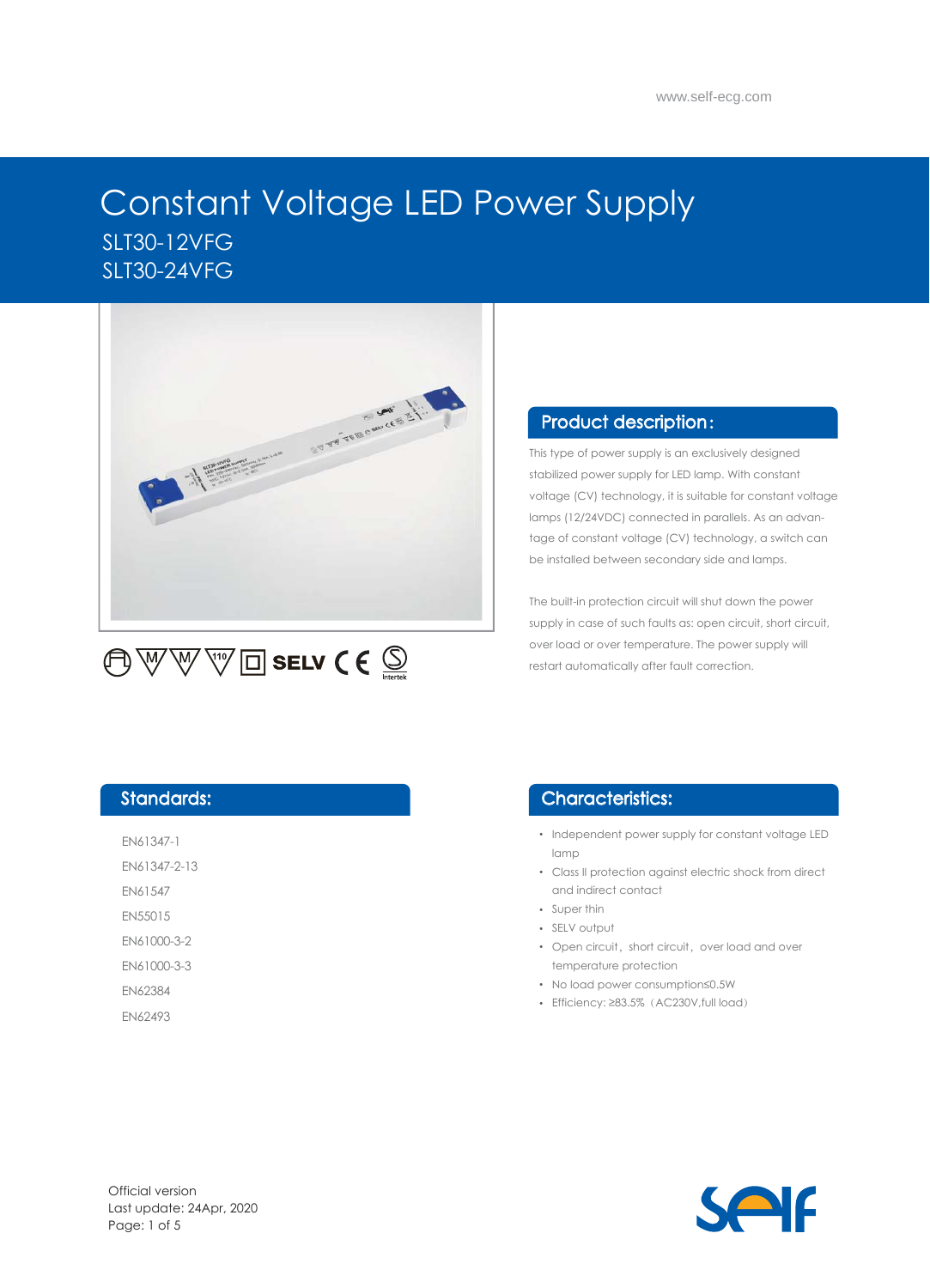## Specifications:

| Model               |                                       | <b>SLT30-12VFG</b>                                                                                                                                                                                                                                                                                                                                                                                                                                                                                                                                                                                                                                                                                                                                                                | <b>SLT30-24VFG</b> |  |
|---------------------|---------------------------------------|-----------------------------------------------------------------------------------------------------------------------------------------------------------------------------------------------------------------------------------------------------------------------------------------------------------------------------------------------------------------------------------------------------------------------------------------------------------------------------------------------------------------------------------------------------------------------------------------------------------------------------------------------------------------------------------------------------------------------------------------------------------------------------------|--------------------|--|
| Output              | turn on time(S)                       | $\leq 0.5$                                                                                                                                                                                                                                                                                                                                                                                                                                                                                                                                                                                                                                                                                                                                                                        | $\leq 0.5$         |  |
|                     | output power(W)                       | 30                                                                                                                                                                                                                                                                                                                                                                                                                                                                                                                                                                                                                                                                                                                                                                                | 30                 |  |
|                     | output votage(V)                      | 12                                                                                                                                                                                                                                                                                                                                                                                                                                                                                                                                                                                                                                                                                                                                                                                | 24                 |  |
|                     | output voltage tolerance <sup>O</sup> | $+/-5%$                                                                                                                                                                                                                                                                                                                                                                                                                                                                                                                                                                                                                                                                                                                                                                           | $+/-5%$            |  |
|                     | ripple voltage(mV)                    | $90(Vp-p)$                                                                                                                                                                                                                                                                                                                                                                                                                                                                                                                                                                                                                                                                                                                                                                        | $100(Vp-p)$        |  |
|                     | working current range(A)              | $0 - 2.5$                                                                                                                                                                                                                                                                                                                                                                                                                                                                                                                                                                                                                                                                                                                                                                         | $0 - 1.25$         |  |
|                     | dimming interface                     | <b>No</b>                                                                                                                                                                                                                                                                                                                                                                                                                                                                                                                                                                                                                                                                                                                                                                         |                    |  |
|                     | dimming range                         | n/a                                                                                                                                                                                                                                                                                                                                                                                                                                                                                                                                                                                                                                                                                                                                                                               |                    |  |
| Input               | rated supply voltage(Vac)             | 220-240                                                                                                                                                                                                                                                                                                                                                                                                                                                                                                                                                                                                                                                                                                                                                                           | 220-240            |  |
|                     | voltage range(Vac)                    | 198-264                                                                                                                                                                                                                                                                                                                                                                                                                                                                                                                                                                                                                                                                                                                                                                           | 198-264            |  |
|                     | line frequency(Hz)                    | 50/60                                                                                                                                                                                                                                                                                                                                                                                                                                                                                                                                                                                                                                                                                                                                                                             | 50/60              |  |
|                     | input current(mA)                     | 160                                                                                                                                                                                                                                                                                                                                                                                                                                                                                                                                                                                                                                                                                                                                                                               | 160                |  |
|                     | efficiency <sup>2</sup>               | 83.5%                                                                                                                                                                                                                                                                                                                                                                                                                                                                                                                                                                                                                                                                                                                                                                             | 84.5%              |  |
|                     | average efficiency <sup>®</sup>       | 79.5%                                                                                                                                                                                                                                                                                                                                                                                                                                                                                                                                                                                                                                                                                                                                                                             | 80.0%              |  |
|                     | no load power consumption(W)          | $\leq 0.5$                                                                                                                                                                                                                                                                                                                                                                                                                                                                                                                                                                                                                                                                                                                                                                        | $\leq 0.5$         |  |
|                     | power factor <sup>2</sup>             | 0.95                                                                                                                                                                                                                                                                                                                                                                                                                                                                                                                                                                                                                                                                                                                                                                              | 0.95               |  |
|                     | inrush current(lpk)                   | 18A/180us                                                                                                                                                                                                                                                                                                                                                                                                                                                                                                                                                                                                                                                                                                                                                                         | 18A/180us          |  |
| Protection          | over voltage protection               | <b>YES</b>                                                                                                                                                                                                                                                                                                                                                                                                                                                                                                                                                                                                                                                                                                                                                                        | <b>YES</b>         |  |
|                     | short circuit protection              | <b>YES</b>                                                                                                                                                                                                                                                                                                                                                                                                                                                                                                                                                                                                                                                                                                                                                                        | <b>YES</b>         |  |
|                     | over temperature protection           | <b>YES</b>                                                                                                                                                                                                                                                                                                                                                                                                                                                                                                                                                                                                                                                                                                                                                                        | <b>YES</b>         |  |
|                     | automatic restart                     | <b>YES</b>                                                                                                                                                                                                                                                                                                                                                                                                                                                                                                                                                                                                                                                                                                                                                                        | <b>YES</b>         |  |
|                     | over load protection                  | <b>YES</b>                                                                                                                                                                                                                                                                                                                                                                                                                                                                                                                                                                                                                                                                                                                                                                        | <b>YES</b>         |  |
|                     | surge capacity                        | L-N: 500V                                                                                                                                                                                                                                                                                                                                                                                                                                                                                                                                                                                                                                                                                                                                                                         | L-N: 500V          |  |
| Ambient<br>and Life | Ta(C)                                 | $-2050$                                                                                                                                                                                                                                                                                                                                                                                                                                                                                                                                                                                                                                                                                                                                                                           | $-2050$            |  |
|                     | Tc max. $(C)$                         | 85                                                                                                                                                                                                                                                                                                                                                                                                                                                                                                                                                                                                                                                                                                                                                                                | 85                 |  |
|                     | Storage Temperature(C)                | $-3080$                                                                                                                                                                                                                                                                                                                                                                                                                                                                                                                                                                                                                                                                                                                                                                           |                    |  |
|                     | ambient humidity range                | 5%85%, Not condensing                                                                                                                                                                                                                                                                                                                                                                                                                                                                                                                                                                                                                                                                                                                                                             |                    |  |
|                     | nominal life-time(hrs)                | 35'000@Tc=85C                                                                                                                                                                                                                                                                                                                                                                                                                                                                                                                                                                                                                                                                                                                                                                     |                    |  |
| Other               | weight(g)                             | 135                                                                                                                                                                                                                                                                                                                                                                                                                                                                                                                                                                                                                                                                                                                                                                               | 125                |  |
|                     | dimensions (LxWxH)(mm)                | 246x30x16                                                                                                                                                                                                                                                                                                                                                                                                                                                                                                                                                                                                                                                                                                                                                                         |                    |  |
|                     | casing material                       | Plastic                                                                                                                                                                                                                                                                                                                                                                                                                                                                                                                                                                                                                                                                                                                                                                           |                    |  |
|                     | housing colour                        | Grey+Blue                                                                                                                                                                                                                                                                                                                                                                                                                                                                                                                                                                                                                                                                                                                                                                         |                    |  |
|                     | type of protection                    | IP <sub>20</sub>                                                                                                                                                                                                                                                                                                                                                                                                                                                                                                                                                                                                                                                                                                                                                                  |                    |  |
|                     | protection class                      | Class <sub>2</sub>                                                                                                                                                                                                                                                                                                                                                                                                                                                                                                                                                                                                                                                                                                                                                                |                    |  |
| <b>Note</b>         | ambient temperature.                  | 1. Tolerance: includes set up tolerance, line regulation and load regulation.<br>2. Tested at full load, 230Vac. Refer to "Power Factor" and "EFFICIENT" curve graphs.<br>3. Calculate the model's average efficiency for each test voltage by testing at 100%, 75%, 50%, and 25% of<br>rated current and then computing the simple arithmetic erage of these four values.<br>4. All parameters NOT specially mentioned are measured at nominal voltage input, rated load and 25 of<br>5. The power supply is considered as a component that will be operated in combination with final equipment.<br>Since EMC performance will be affected by the complete installation, the final equipment manufacturers must<br>re-qualify EMC Directive on the complete installation again. |                    |  |

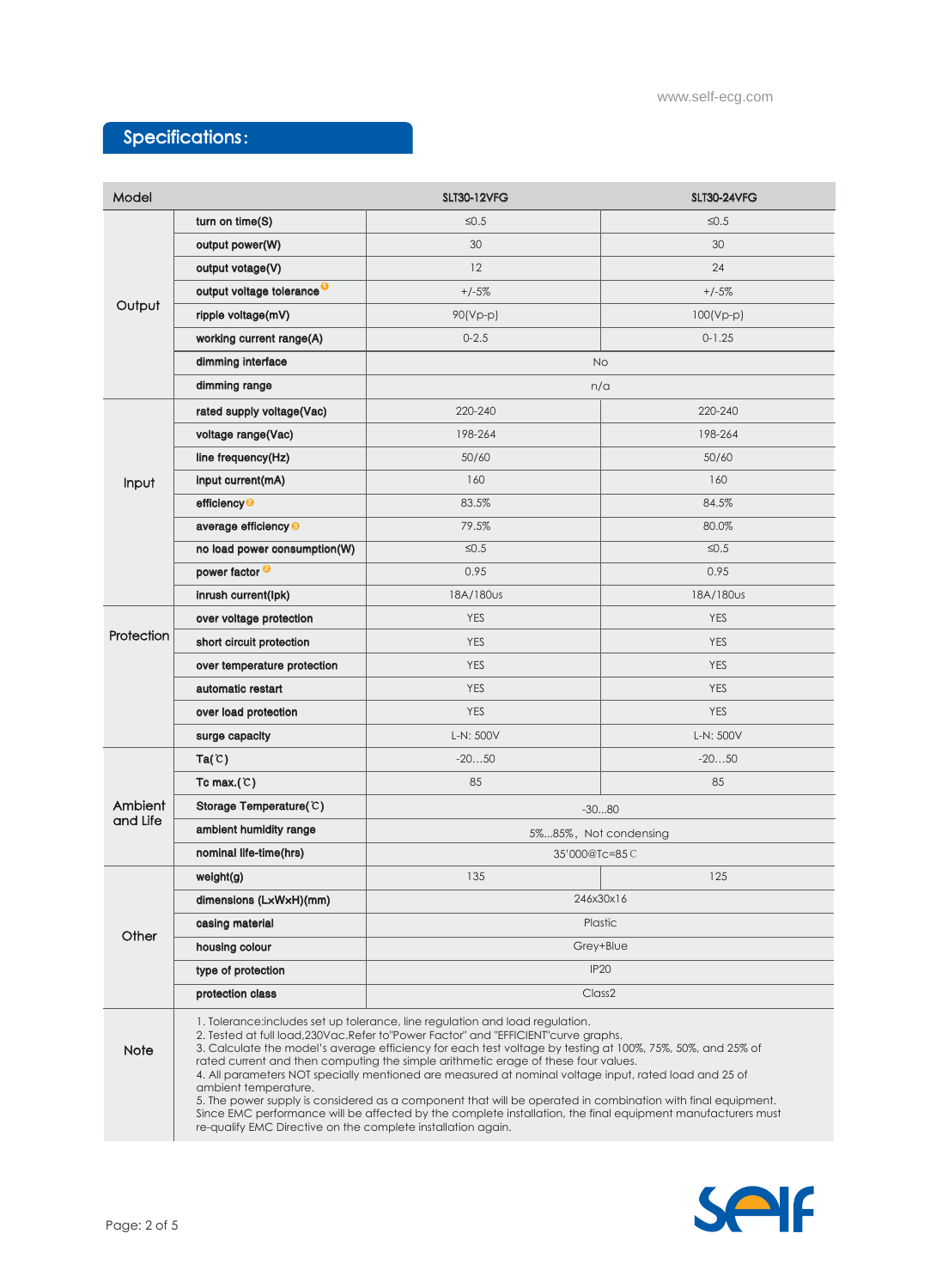## Dimensions(mm):



Wiring diagram:



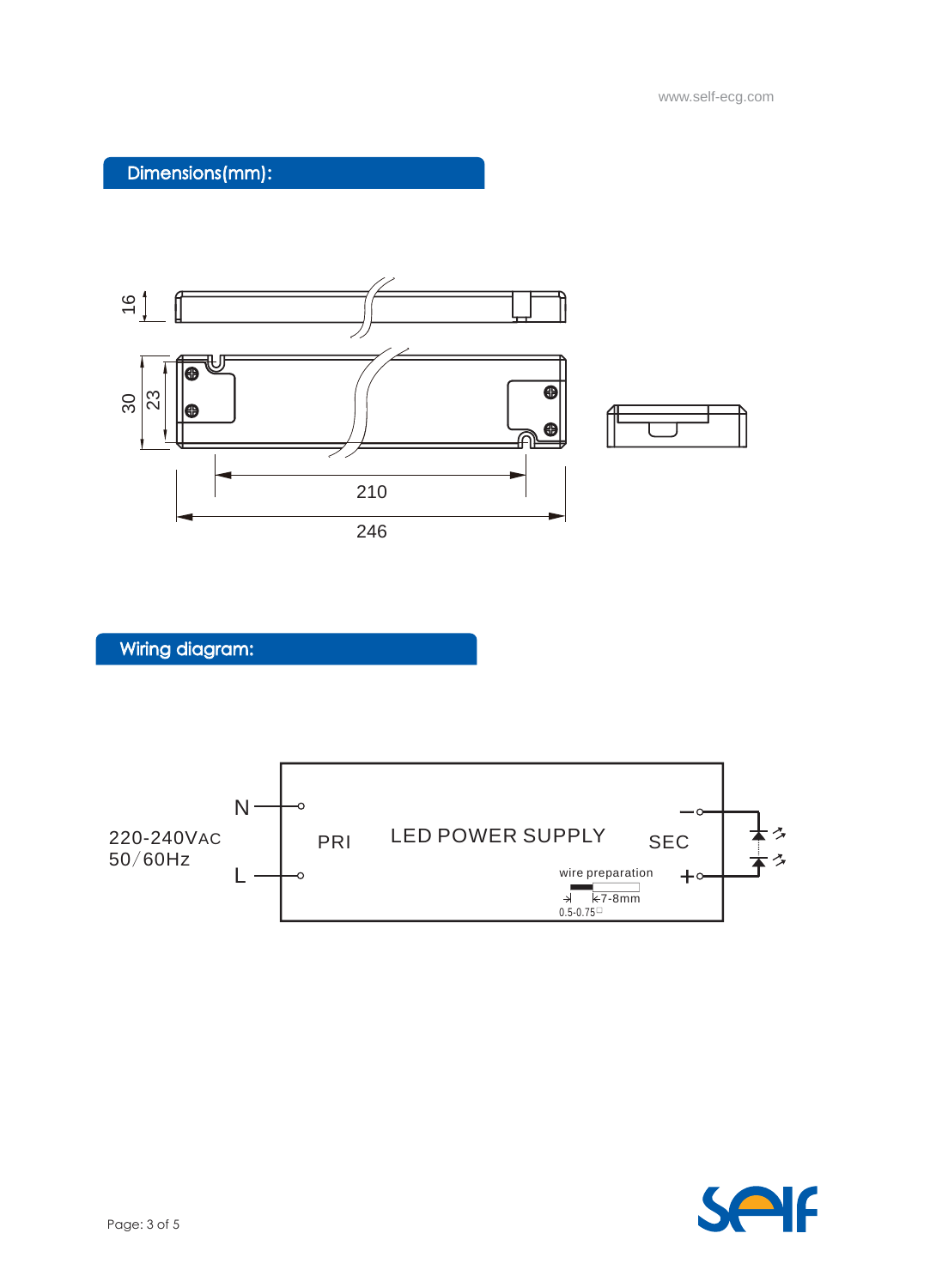### Electrical curves:





note

For constant current power supply,"LOAD" means the percentage of the maximum rated output voltage. For constant voltage power supply,"LOAD" means the percentage of the maximum rated output current.